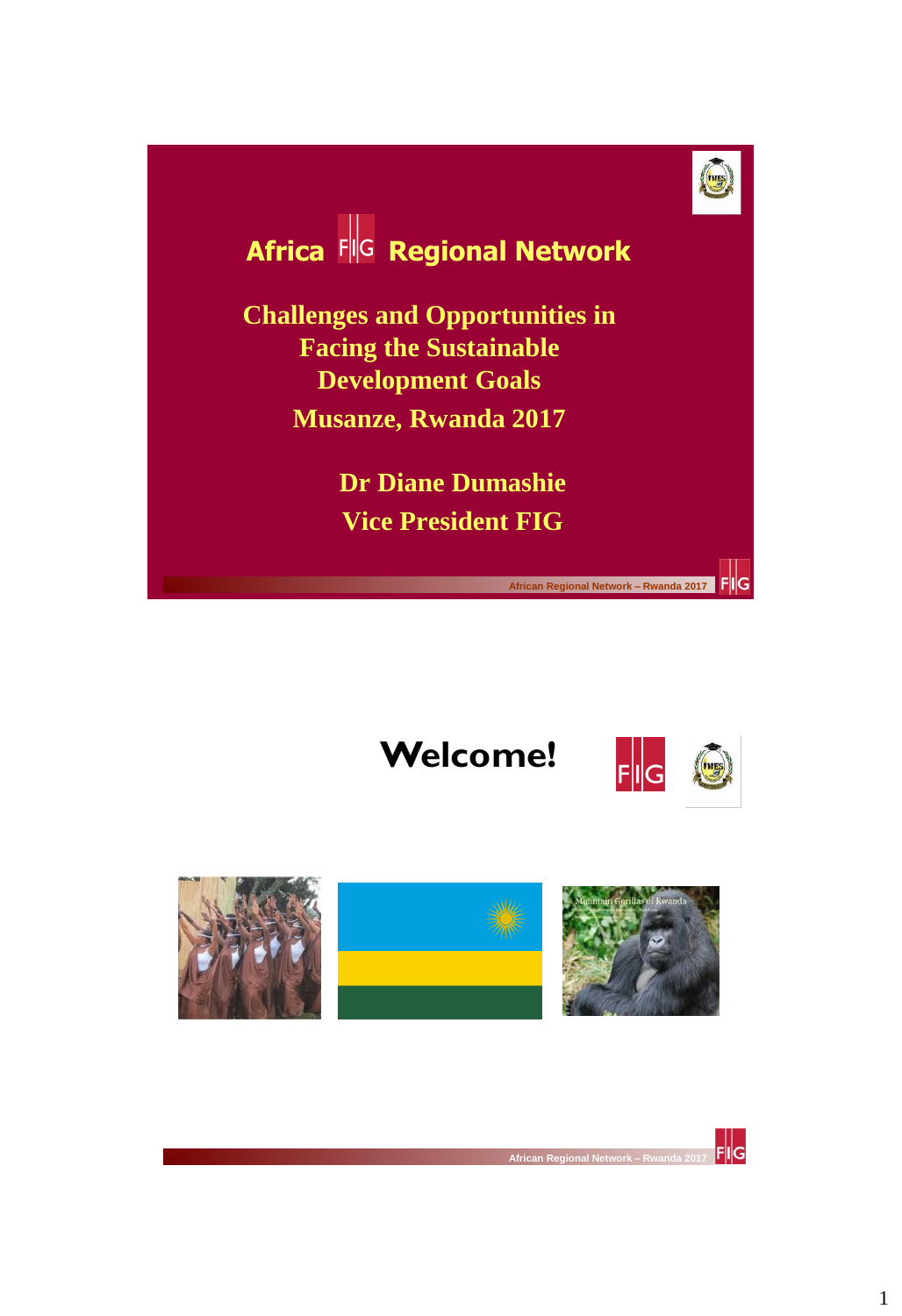

# **Opening**



Welcome Rector of INES

**Father Dr. Fabien Hegenimama**





 $\frac{1}{\| \mathbf{F} \| \mathbf{G}}$ 

 $\frac{1}{2}$  FIIG

### **Challenges and Opportunities in Facing the SDG's:**

 **African Regional Network – Rwanda 2017** 

**Urban - Rural linkages**

Supported by INES Ruengha (INES) & ESRI Rwanda

 **African Regional Network – Rwanda 2017**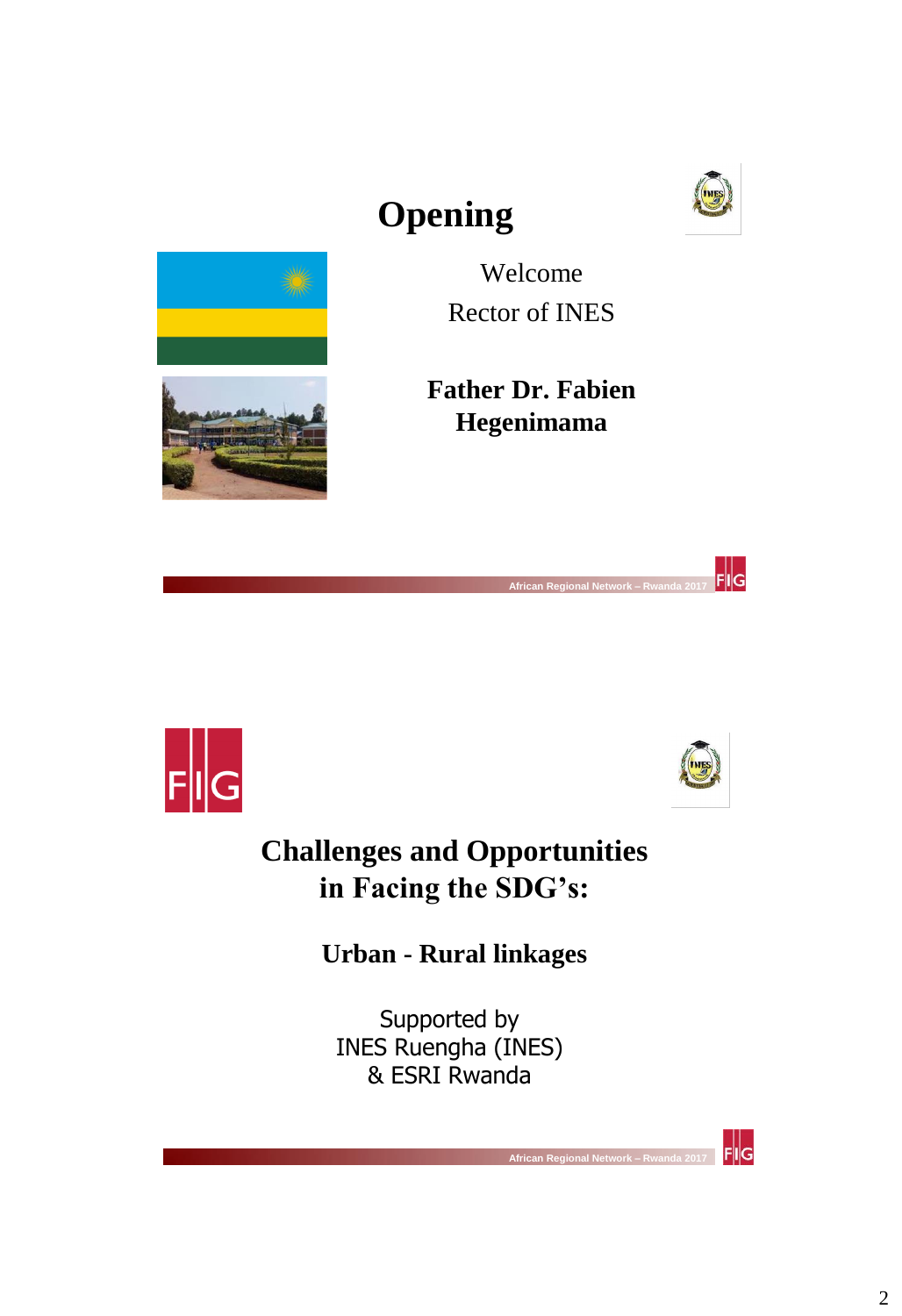

### **The Urban Agenda**

#### **SDG: Sustainable and holistic development:**

- **People:** Responsible government of tenure
- **Partnership:** Rapid urbanisation, managing land use
- **Peace:** Human rights and equality
- **Planet:** Climate change and natural disasters
- **Prosperity:** Economic livelihoods, land and property

 $\frac{1}{2}$  FIIG

Flig

*A Purposeful Shift in how we engage with People in their places - in the context of urban/ rural infrastructure networks*

 **African Regional Network – Rwanda 2017** 

### **Urbanisation: A significant global trend**

- The rapidly increasing dominance of urban areas places **the process of urbanisation among the most significant global trends of the 21st C**
- It is not only a demographic or spatial phenomenon,
- rather **a force to help overcome some of the major global challenges**

 **African Regional Network – Rwanda 2017** 

• including poverty, inequality, environmental degradation, climate change, etc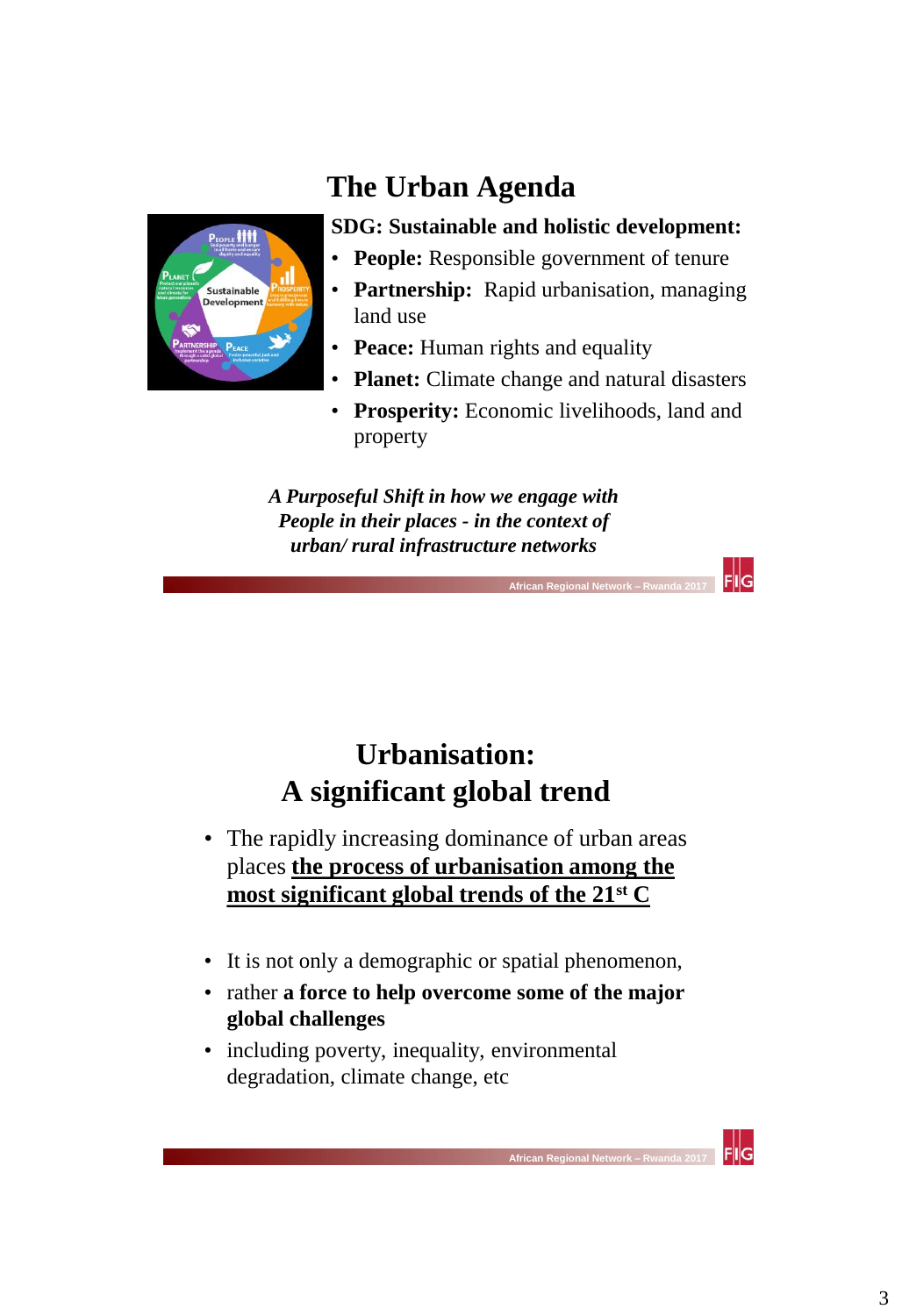## **Transforming our World:**

The 2030 Agenda for Sustainable Development 17 Goals, 169 targets, and about 230 indicators



### **The Next Decade:**  Act on the Trends

The SDGs may be the crowning global achievement of 2015; but land professionals deal in local realities.

- Our link:
	- **Urbanisation:** Global trends related to SDG11
	- **Infrastructure**: Recognition that infrastructure is one of the first key investment
- Our Focus: provision of social and physical networked assets yet maintaining the inter-linkage of the *Urban-Rural relationships*

*It is about; Trends, Talent, Technology & Your action Thoughts*

*African Regional* 

FIIG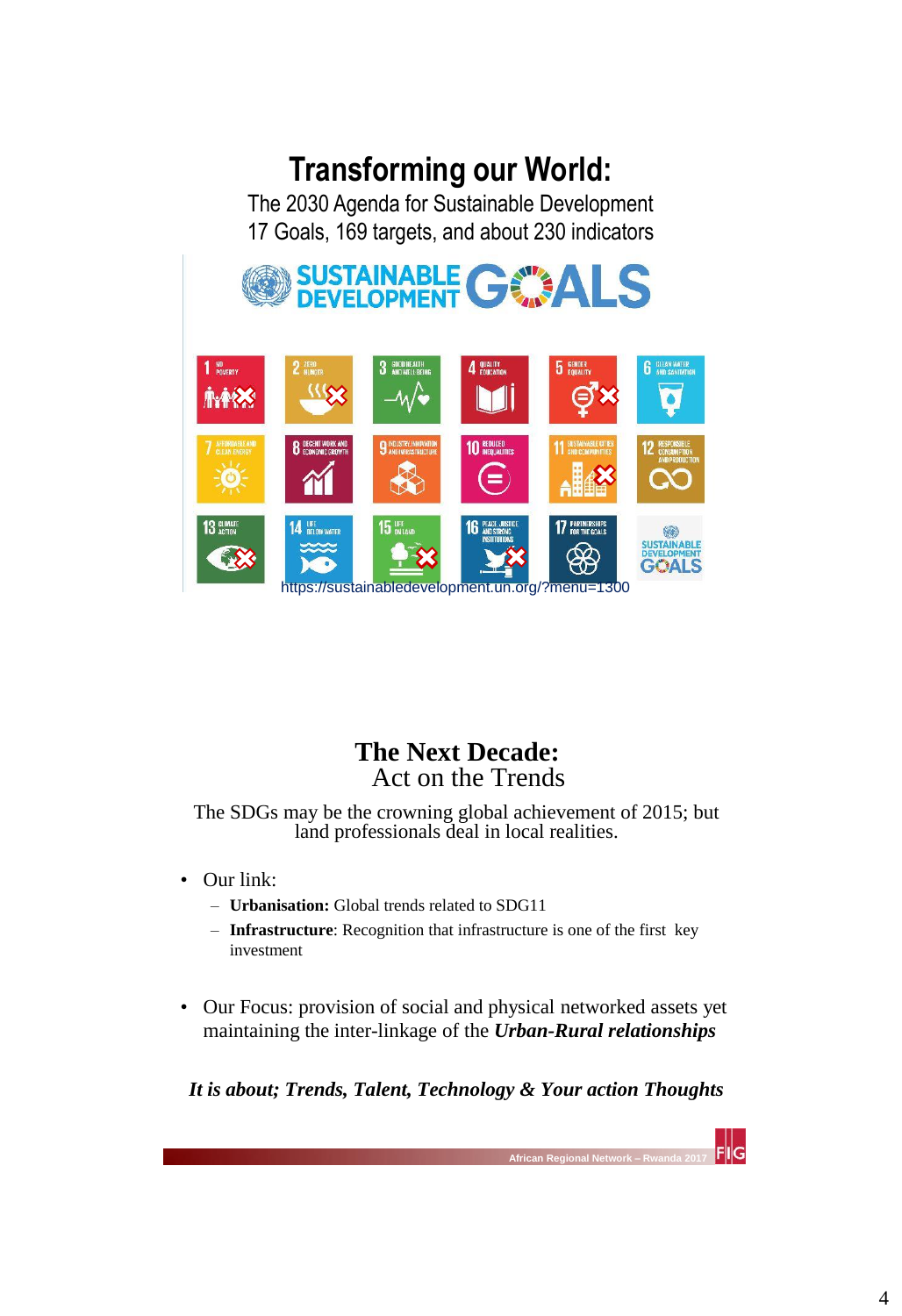## **How**

#### *Our Professional role within the urban rural relationship in the context of networks and infrastructure*

- **Trends** knowing the force of urbanisation
- **Talent** you and your professional leadership skill development
- **Technolog**y- our professional work place and cutting edge ideas
	- Demonstrated in the context of the inter- relationships of urban/ rural linkages and infrastructure networks

 **African Regional Network – Rwanda 2017** 

### **Our Workshop Output**

In the context of **SDG #11**.



#### *How:*

- The land and property professional engages with People in their Places… in the context of urban/ rural infrastructure networks
- thus ensuring societal beneficial development

#### *What this means:*

• To develop an outline stakeholder engagement methodology that is capable of informing appropriate practices and disseminated by member associations

#### **What we do:**

• Trends, Talent and (tomorrow) Technology

 **African Regional Network – Rwanda 2017** 

llG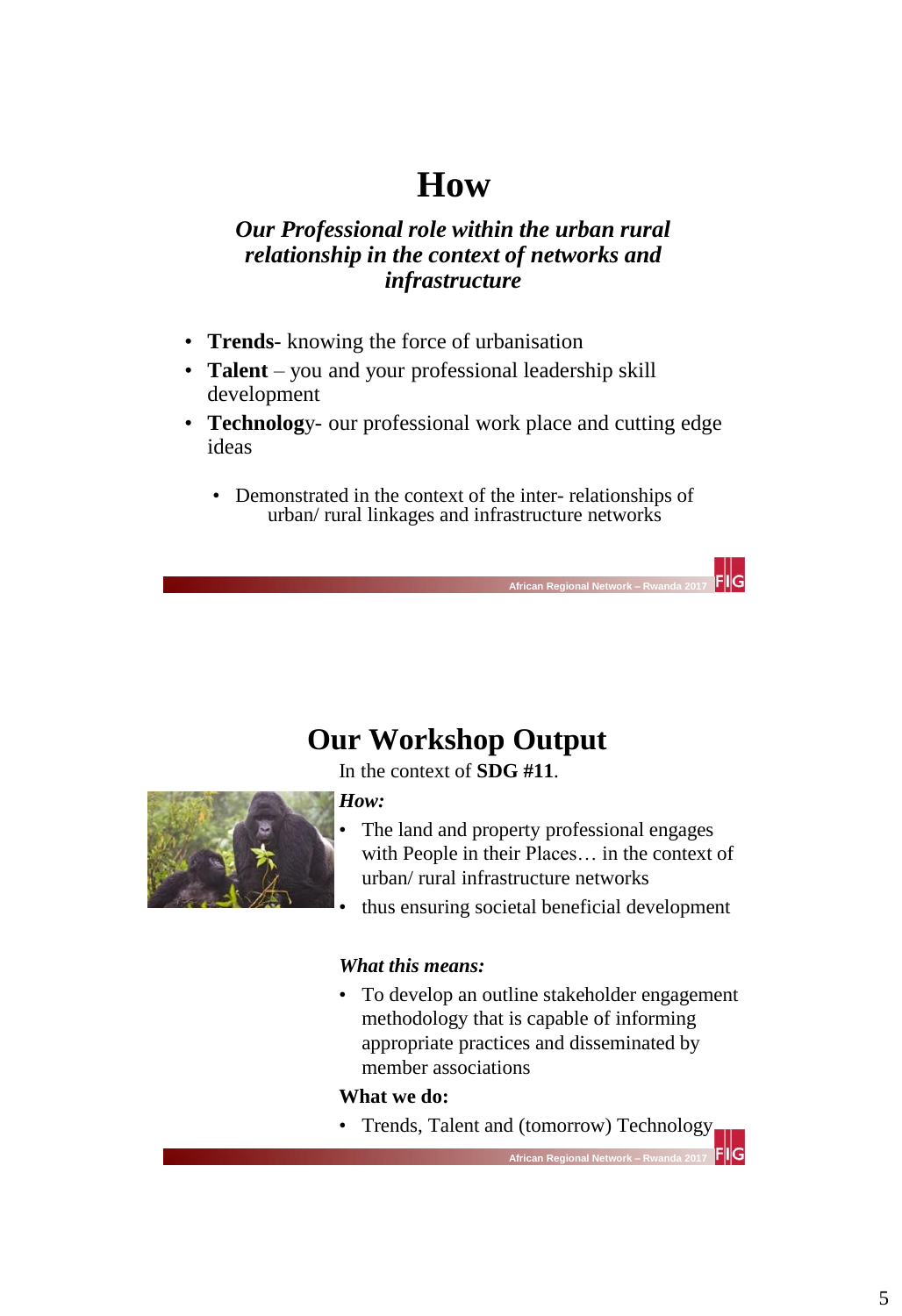



# **FIG Family**

**Our Host** 

• INES Ruengha (INES)



• **Sam Yaw Kingsley**  Africa Young Surveyors Network (FIG)



INES

 $F\|G$ 



# **FIG Family**

**Our Corporate Partner &**  ARN 2017 sponsor

# **Kasper Kundert**

Regional Director ESRI Rwanda (FIG Corporate, ARN 2017 sponsor)



 **African Regional Network – Rwanda 2017**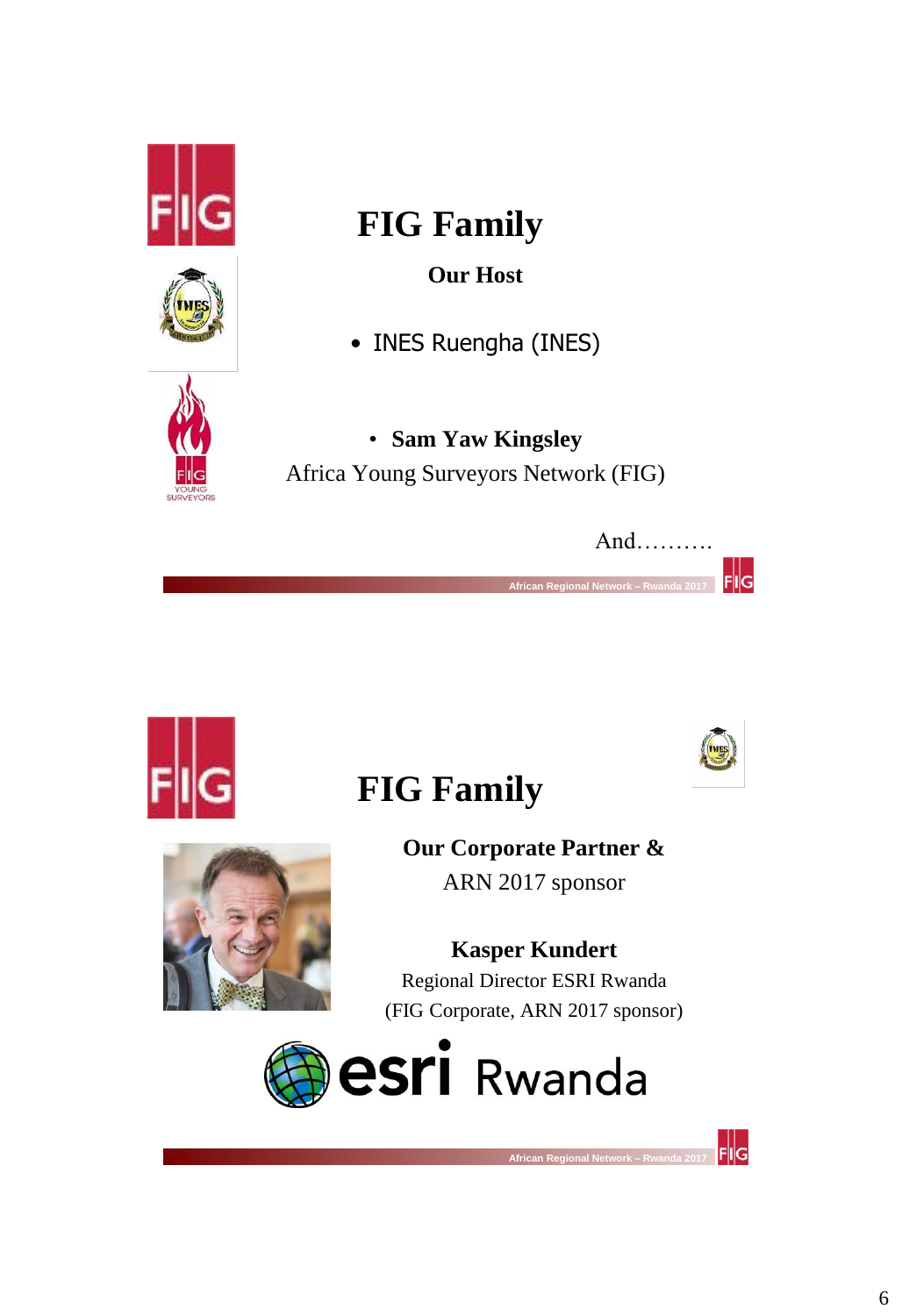# **Introductions**



You and Your colleagues last night

There are more…?

 $F||G$ 

 $\mathsf{Fl}$ lG

### **Who has……..?**

 **African Regional Network – Rwanda 2017** 

Over the next 10 minutes,





1. Introduce your self to as many people as possible, by Your name/ work/ a passion in your personal life

And,

- 2. Identify who in the room:
- Has travelled for the longest time to get to Kigali airport
- Likes Chinese food
- Lives in Rwanda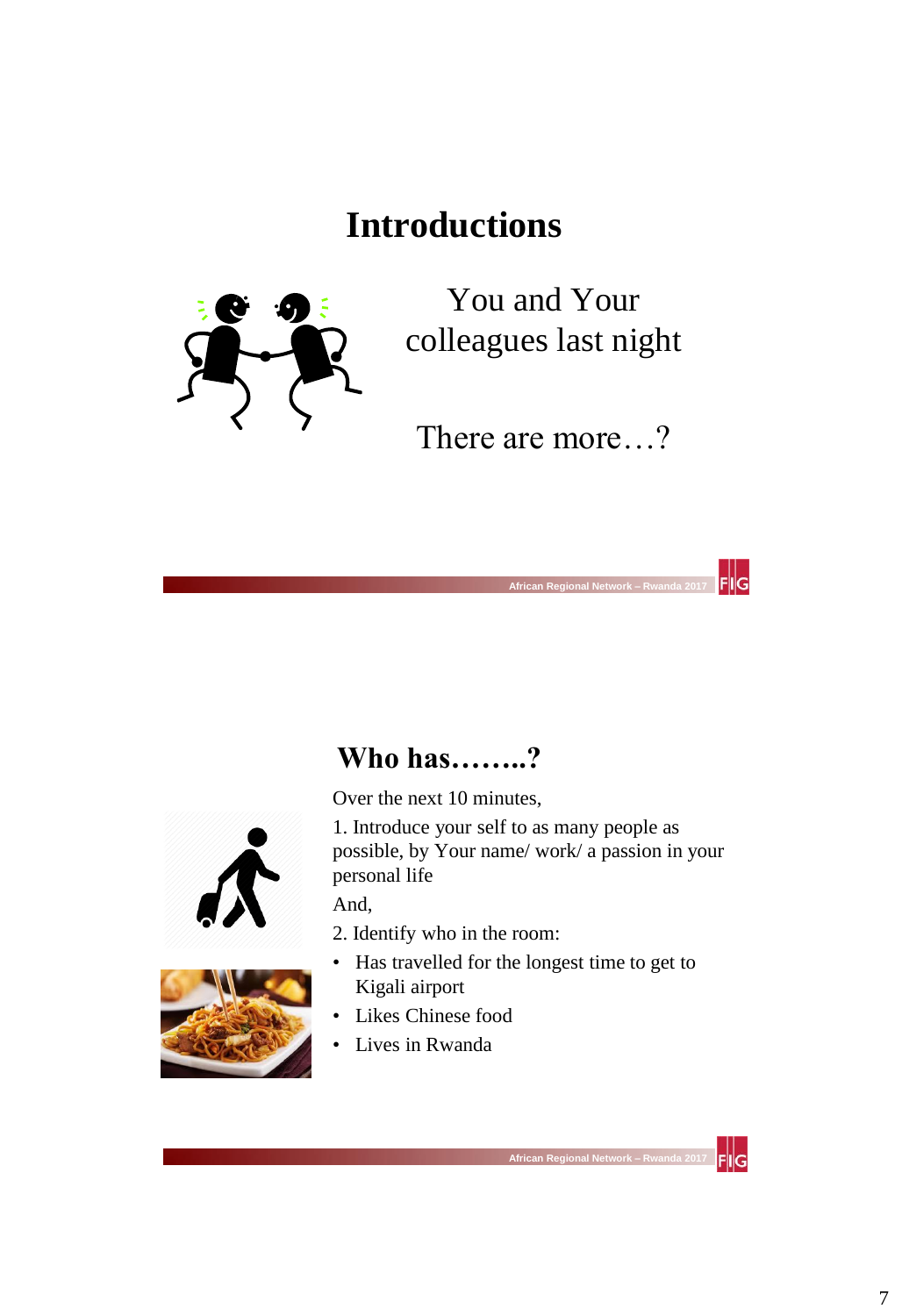### **What: Networked Infrastructure**

Defined



- Transport (roads, railways, airports and ports)
- Resources (Water, Renewable energy, food security)
- Telecom systems & digital infrastructure

#### *What this means in the context of Urban- Rural linkages*

• Think about the network linkages between areas and what goes on in-between

### **The nature of:**



In our workshop context:

 **African Regional Network – Rwanda 2017** 

- **Urbanisation** and SDG11, the relationship between linked or networked infrastructure across the urban and rural areas
	- **Infrastructure:** driver for growth and sustainability (wide cause and effect) technical input by leading communities/ stakeholders and delivery (new ways of working)
- **Governance:** further focus of trends played out at national level on a global stage
- **Leadership**: Your continuous journey of learning to effect positive change and leadership.

*<u>African Regional</u>* 

 $F||G$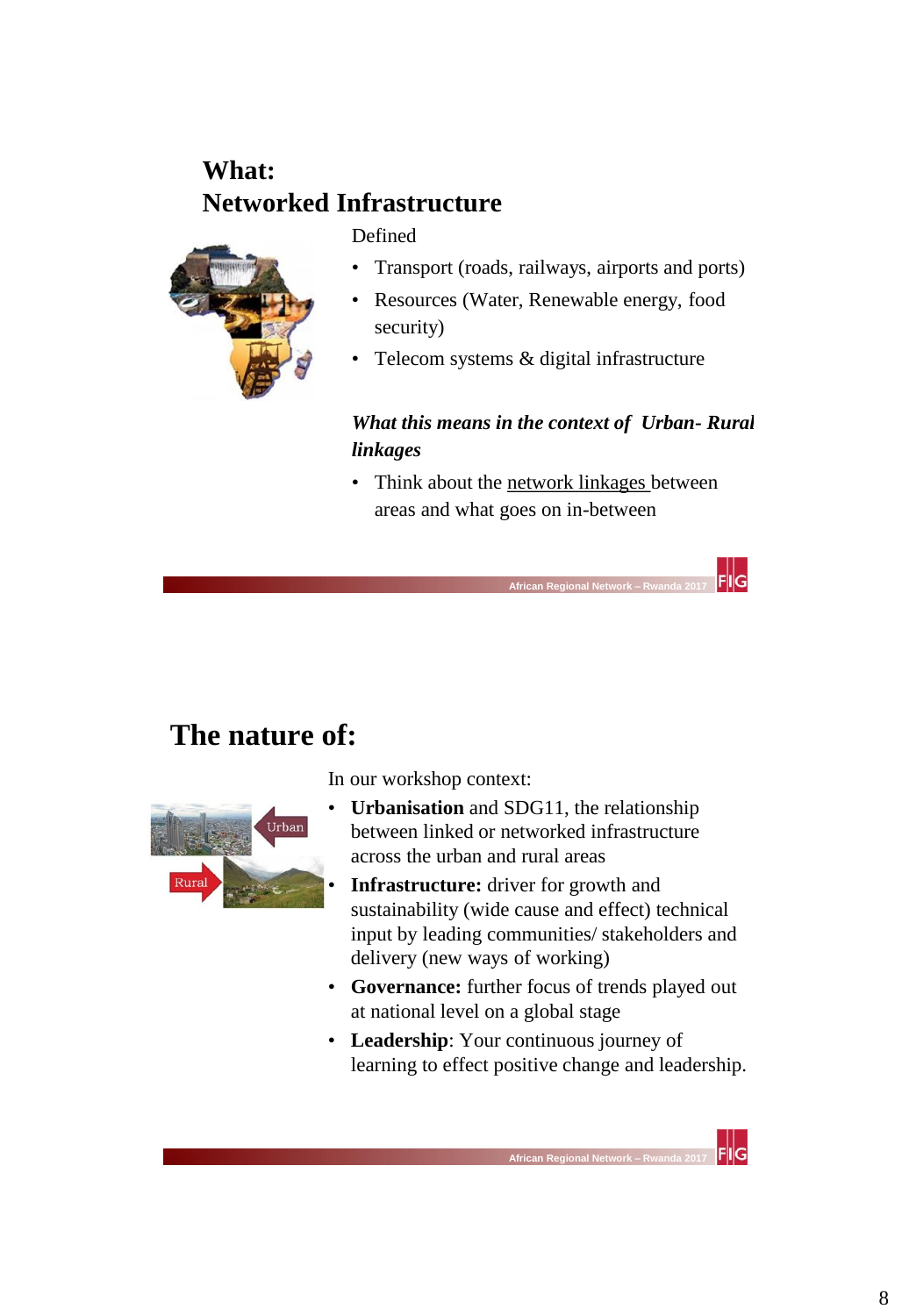### **What We Will Do - Over Two days**

#### **You as Enablers and implementers:**

Our task is to explore leadership (encourage, expose and enthuse), recognising that government's need skills to deliver large scale infrastructure that networks, rural-to urban-to rural

This means:

- **Tuesday**:
	- Trends: Setting the context for the Urbanisation Goal SDG11
	- Talent: How to position you and your profession

 **African Regional Network – Rwanda 2017** 

- **Wednesday**:
	- Technology: ESRI Rwanda

### **Momentum….**

•Facilitator/ Plenary Chairs:

Diane Dumashie, Kasper Kundert, & YSN

• You and Your Group

Thinking & Action

 **African Regional Network – Rwanda 2017** 

 $\frac{1}{2}$  FIIG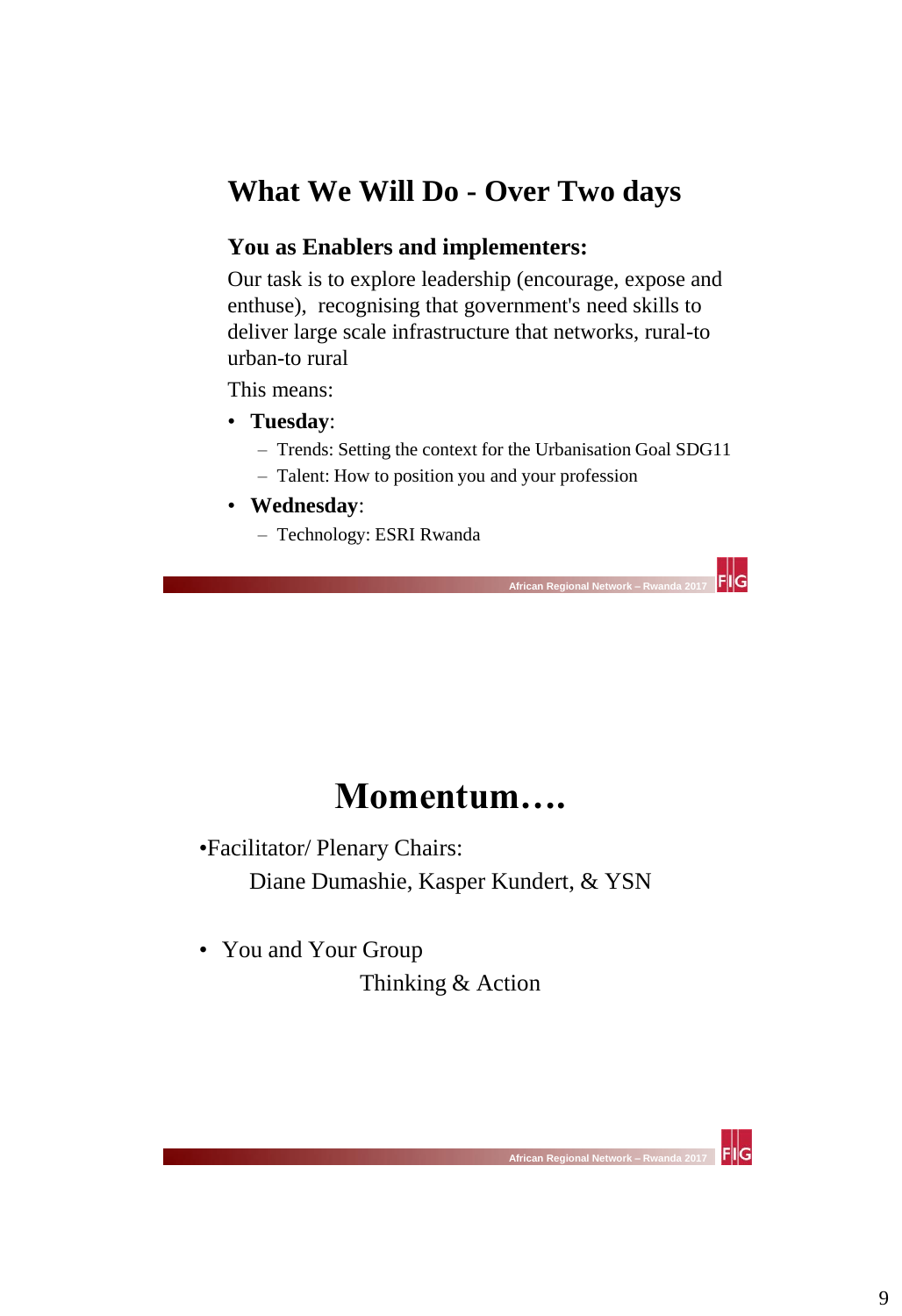# **Your task today (Wed)**

#### **Start**

• **Trends Urbanisation & leadership:** Setting the scene to enable you to articulate your knowledge of trends and common understanding of infrastructure regeneration

#### Middle

• **Talent:** Your early ideas for you and your Profession's place within the SDG11 relating to stakeholder engagement……

#### End

• **Delivery, Infrastructure in Africa:** Presenting Your ideas for land professionals to meaningfully engage with stakeholders in infrastructure projects

 **African Regional Network – Rwanda 2017** 

### **House Keeping**



- Fire Alarms
- Start and finish times
- Beverages, Refreshments, and Lunch
- Mobile Phones
- Logistics

 **African Regional Network – Rwanda 2017** 

•Workshop Dinner (Wednesday)

 $F||G$